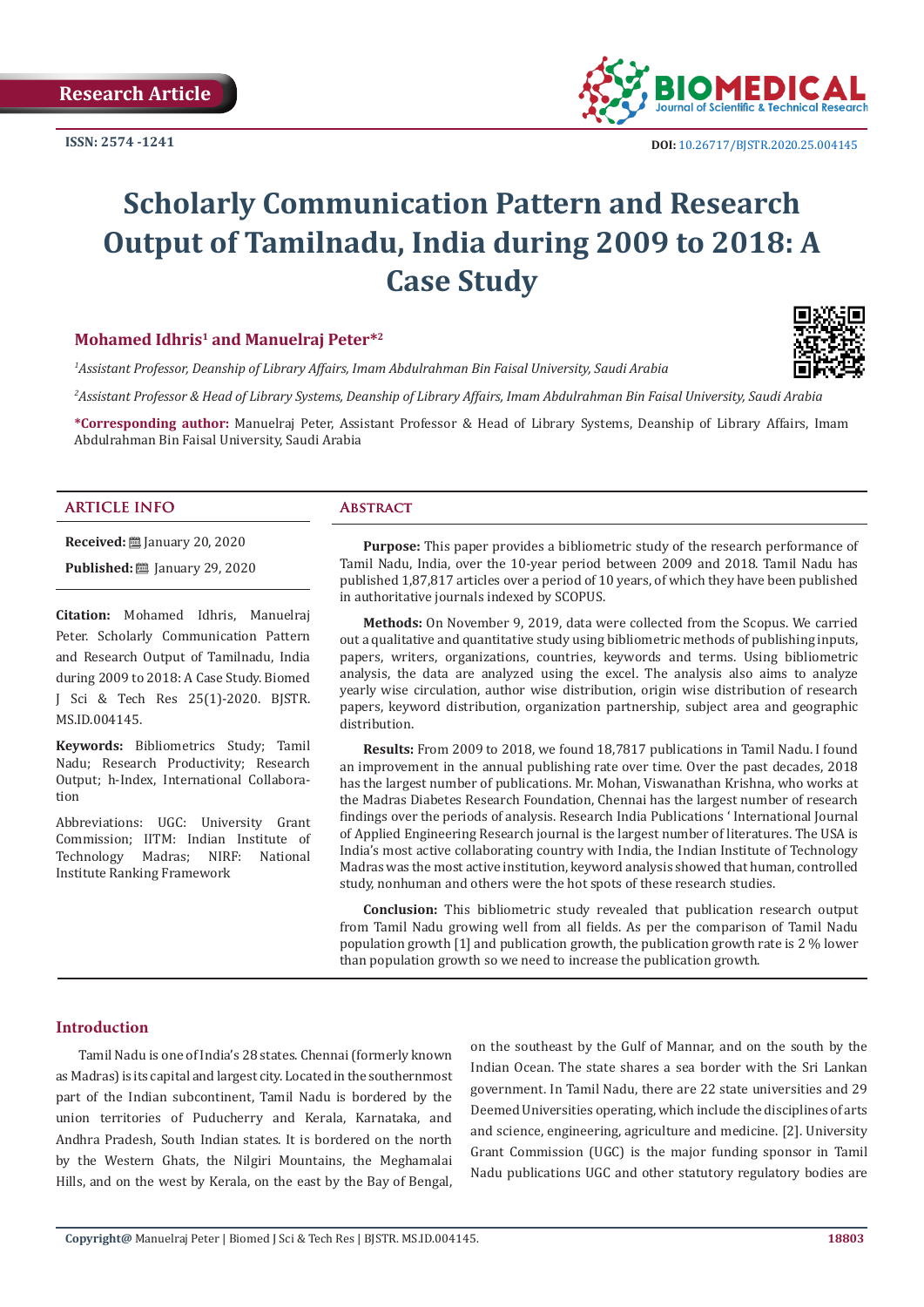responsible for the organization and maintenance of standards in universities and colleges in Tamil Nadu.

Indian Institute of Technology Madras (IITM) got third rank and Anna University got thirteen rank in all over the India during the year of 2019 [3] and National Institute Ranking Framework [4] (NIRF) ranking, the Indian Institute of Technology Madras bagged the  $1<sup>st</sup>$  ranks and Anna University got  $13<sup>th</sup>$  rank among the overall institutions in India during the year of 2019 The first university was established in 1857 at Chennai (Madras) University of Madras, followed in 1929 by Annamalai University Annamalai Nagar. These two universities are our nation's pre-independence universities [5]. In India, one of the most highly ranked institution available state was tamilnadu, by holding IITs, IIMs and leading medical and technical universities. Analyzing the scholarly research output of this Indian state will give an overview of the Indian research growth, further, to identify the gap in the research in different disciplines and research growth this study will give a greater benefit to all the researchers.

#### **Review of Literature**

Manuelaj Peter, Spurgeon Anandraj, Mohamed Idhris, Abdurahiman Pattukuthu and Arun Vijay Subbarayalu [6] analyzed Bibliometric study in Health Care Professionals in Saudi Arabia the journal "PLoS One" was the most effective journal published in 2014-18, with 680 of its publishing followed by the Saudi medical journal.

Mohamed Idhris, Manuelraj Peter, Abdurahiman Pattukuthu and Spurgeon Anandraj Samuel [7], the study reveals a gradual increase in work on LUPUS between 2010 and 2017. Highest number of publications related to the year 2016. During 2010-2017, the United States is the top contributor. PETRI M is the lead author with 394 papers comprising 1,017% of the overall publications. Siwach AK et al. [8] research explores Maharshi Dayanand University, Rohtak's research contributions in terms of publishing output over the period 2000-2013 as reflected in the Scopus database. The research evaluates the year - to-year efficacy of research, its effects on citations, national and international partnerships, top collaborative institutions, subject-matter distribution of articles, journals used for correspondence, most popular journals for publishing, most prolific authors, number of citations earned and top-quoted University papers during the study period.

N Geetha et al. [9] analyzed that her paper on Research Output of Anna University: A Bibliometric Study Based on Scopus Database stated her study shows that there is substantial research output and a steady increase in publications among Anna University academics and the dominance of collaborative work between Anna University. Venkatakrishnan CJ [10] Analysis of the growth trend was carried out and predictions are presented. Prosthodontist exhibited a tendency to publish case reports in general dental journals in international newspapers. Poorni S, et al. [11] analyzed that Most of the 33 papers have been published in the Indian Journal of Dental Research and 25 in the Conservative Dentistry Review. Of these papers, 66 are based on the authors ' original research. Kumaragurupari R, et al. [12] revealed that research quality, as reflected in both the number of publications in peer-reviewed journals and those journals ' qualitative indicators, improved during the duration of this study.

### **Methodology**

The chosen data were downloaded from Scopus database. The following search terms have been used to retrieve the records from database "AFFILCITY (Tamilnadu) OR AFFILCITY(Tamilnadu) OR AFFILCITY(Chennai) OR AFFILCITY(Vellore) OR AFFILCITY(Tiruvannamalai) OR AFFILCITY(Cuddalore) OR AFFILCITY(Villuppuram) OR AFFILCITY(Kancheepuram) OR AFFILCITY(Tiruvallur) OR AFFILCITY(Kallakurich) OR AFFILCITY(Chengalpattu) OR AFFILCITY(Tirupattur) OR AFFILCITY(Ranipettai) OR AFFILC-ITY(Coimbatore) OR AFFILCITY(Nilgiris) OR AFFILCITY(Salem AND india) OR AFFILCITY(Dharmapuri) OR AFFILCITY(Erode) OR AFFILCITY(Dindigul) OR AFFILCITY(Karur) OR AFFILCITY(Namakkal) OR AFFILCITY(Krishnagiri) OR AFFILCITY(Tirupur) OR AFFILCITY(Thanjavur) OR AFFILCITY(Tiruchirappalli) OR AFFIL-CITY(Trichy) OR AFFILCITY(Pudukkottai) OR AFFILCITY(Nagapattinam) OR AFFILCITY(Tiruvarur) OR AFFILCITY(Perambalur) OR AFFILCITY(Ariyalur) OR AFFILCITY(Kanyakumari) OR AFFIL-CITY(Madurai) OR AFFILCITY(Ramanathapuram) OR AFFILCI-TY(Tirunelveli) OR AFFILCITY(Virudhunagar) OR AFFILCITY(Sivagangai) OR AFFILCITY(Thoothukudi) OR AFFILCITY(Theni) OR AFFILCITY(Tenkasi)" from 2009 to 2018. No journal or types of article restrictions have been established. All the publications that were displayed were taken into the analysis. In Excel, a data sheet was prepared to record the information and then the data was entered from the paper itself manually.

#### **Results**

| Year  | Count  | <b>Percent</b> |
|-------|--------|----------------|
| 2009  | 8188   | 4.36           |
| 2010  | 9903   | 5.27           |
| 2011  | 12967  | 6.9            |
| 2012  | 15632  | 8.32           |
| 2013  | 17405  | 9.27           |
| 2014  | 22464  | 11.96          |
| 2015  | 25899  | 13.79          |
| 2016  | 24754  | 13.18          |
| 2017  | 23658  | 12.6           |
| 2018  | 26947  | 14.35          |
| Total | 187817 | 100%           |

**Table 1:** Year wise Productivity of Publications.

Table 1 shows the yearly publication of articles published by Tamil Nadu State based on Scopus results. When reviewing the last ten years of publishing results, it is observed that (14.35%) of articles n=26947 published in 2018 and the remaining 85 percent of articles published over a 9-year period. While 2015 has the second highest number of articles n=25899, (13.79 %), the lowest number of articles published in 2009 was n=8188 (4.36%). On an average, n=18781 articles were published per year. After 2014 research publication increased very rapid, and last five years contributed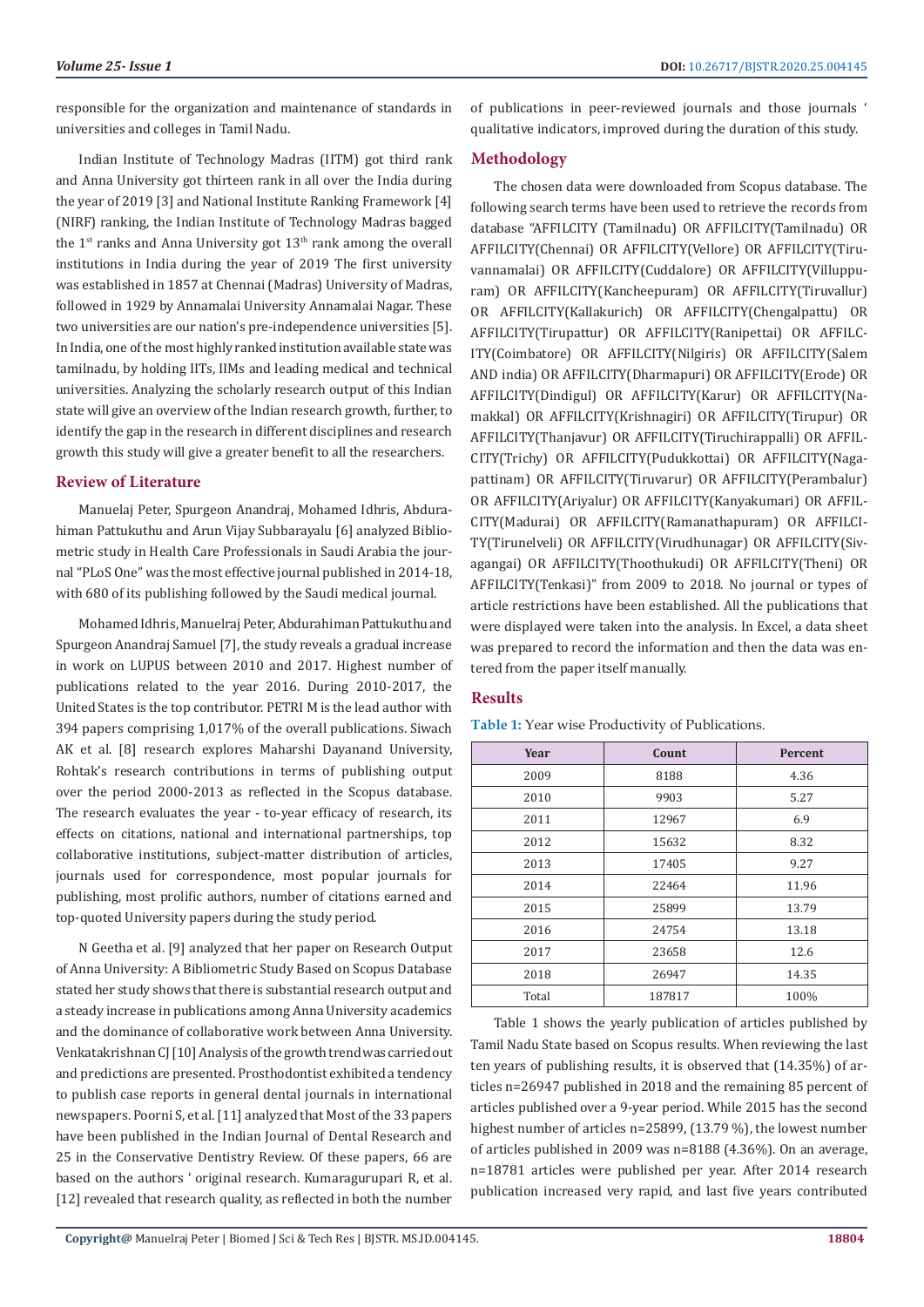68.88% of the research output. From Figure 1, we can see an upward trend in Tamil Nadu's research output regarding the number of publications from the Scopus list (Tables 1 & 2) (Figure 1) [13,14].

| <b>Author Name</b>                                                                                 | <b>Author Last Organization</b>                                                        | Count | Doc. By Author | <b>Citation</b> | h-index |
|----------------------------------------------------------------------------------------------------|----------------------------------------------------------------------------------------|-------|----------------|-----------------|---------|
| Mohan, Viswanathan Krishna                                                                         | Madras Diabetes Research Foundation, Chennai                                           | 440   | 830            | 35654           | 82      |
| Vaidyanathan, Sundarapandian                                                                       | Vel Tech Rangarajan Dr. Sagunthala R&D Institute of Science<br>and Technology, Chennai | 379   | 499            | 20063           | 100     |
| Ramasamy, Jegadeesh D                                                                              | Shri Sathya Sai Medical College and Research Institute,<br>Kanchipuram                 |       | 314            | 430             | 9       |
| Ignacimuthu, Savarimuthu J.                                                                        | Loyola College, Chennai, Chennai                                                       | 291   | 418            | 9851            | 47      |
| Soman, K. P                                                                                        | Amrita School of Engineering, Coimbatore, Coimbatore                                   | 288   | 448            | 1836            | 16      |
| Mukherjee, Amitava                                                                                 | Vellore Institute of Technology, Vellore, Vellore                                      |       | 321            | 6491            | 40      |
| Shri Sathya Sai Medical College and Research Institute,<br>Shrivastava, Prateek Saurabh<br>Chennai |                                                                                        | 262   | 322            | 458             | 9       |
| Pradeep, Thalappil                                                                                 | Indian Institute of Technology Madras, Chennai                                         |       | 470            | 18011           | 63      |
| Kang, Gagandeep                                                                                    | Christian Medical College, Vellore, Vellore, India                                     |       | 379            | 9067            | 48      |
| Mandal, Asit Baran                                                                                 | CSIR-CLRI, Chennai                                                                     |       | 323            | 6399            | 43      |
| Chandrasekaran, Natarajan<br>Vellore Institute of Technology, Vellore, Vellore                     |                                                                                        | 247   | 285            | 5503            | 38      |
| Velmurugan, Devadasan                                                                              | University of Madras, Chennai                                                          |       | 557            | 2679            | 23      |
| Jayavel, Ramasamy                                                                                  | Anna University, Chennai, India                                                        |       | 418            | 6172            | 41      |
| Perumal, P. T.                                                                                     | Central Leather Research Institute India, Chennai,                                     | 222   | 399            | 9096            | 51      |

**Table 2:** Ranking List of Top 15 Authors.





Table 2 indicates ranking of authors by number of publications. Mr. Mohan, Viswanathan Krishna, working at the Madras Diabetes Research Foundation, Chennai, got the first rank with 440 publications and also highest citation score among the top 15 authors, Mr. Vaidyanathan, Underspending, he is working in Vel Tech Rangarajan Dr. Sagunthala R&D Institute of Science and Technology Chennai, ranked second with 379 publications, and he got highest h-index (n=100). Mr. Ramasamy Jegadeesh working in Shri Sathya

Sai Medical College and Research Institute, Kanchipuram, ranked third with 293 publications. Most of authors are working in the Private institutions. Out of the 15 authors nine authors are working in the Chennai based institutions. The top 15 authors analysis also found that only Medical and Engineering subjects' group were produced more scholarly research than the other subject disciples (Table 3).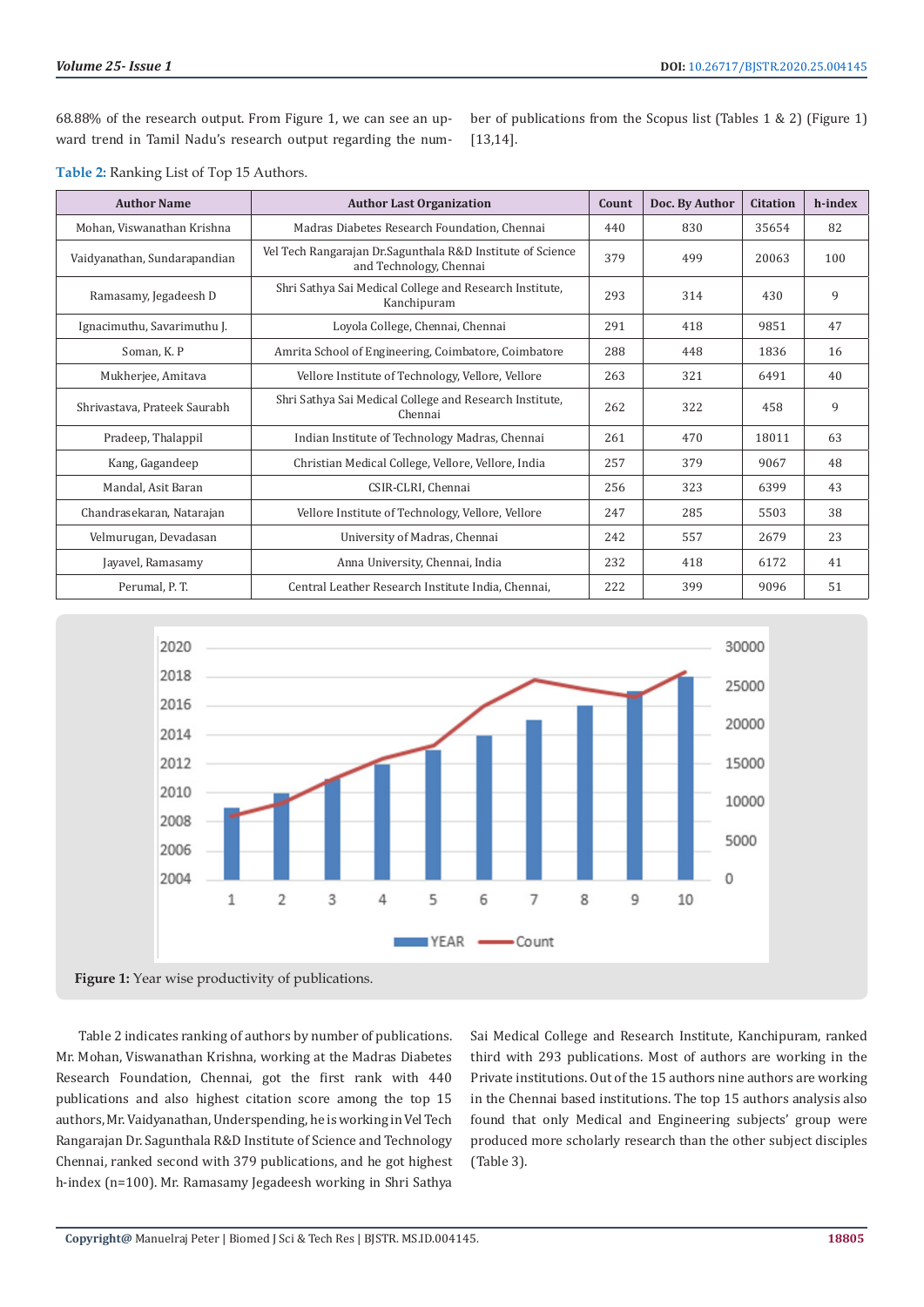| <b>Source Title</b>                                                       | <b>Publisher</b>                                                 |      | <b>Cite</b><br><b>Score</b> | 2018<br><b>Citations</b> | 2015-17<br><b>Doc</b> | % Cited        | <b>SNIP</b> | <b>SIR</b> |
|---------------------------------------------------------------------------|------------------------------------------------------------------|------|-----------------------------|--------------------------|-----------------------|----------------|-------------|------------|
| International Journal of Applied Engineer-<br>ing Research                | Research India Publications                                      | 5949 | N.A                         | N.A                      | N.A                   | N.A            | 0.354       | 0.122      |
| Indian Journal of Science and Technology                                  | Indian Society for Education and<br>Environment                  | 2155 | N.A                         | N.A                      | N.A                   | N.A            | 0.717       | 0.143      |
| International Journal of Chem.Tech<br>Research                            | Sphinx Knowledge House                                           | 1540 | N.A                         | N.A                      | N.A                   | N.A            | 0.632       | 0.136      |
| ARPN Journal of Engineering and Applied<br>Sciences                       | Asian Research Publishing Network<br>(ARPN)                      | 1474 | 0.5                         | 2564                     | 5138                  | 26             | 0.483       | 0.224      |
| Research Journal of Pharmaceutical, Bio-<br>logical and Chemical Sciences | <b>RIPBCS</b>                                                    |      | N.A                         | N.A                      | N.A                   | N.A            | 0.369       | 0.127      |
| Advances in Intelligent Systems and<br>Computing                          | <b>Springer Nature</b>                                           | 1298 | 0.54                        | 7162                     | 13364                 | 30             | 0.434       | 0.174      |
| International Journal of Pharmacy and<br>Technology                       | International Journal of Pharmacy<br>and Technology (IJPT)       |      | N.A                         | N.A                      | N.A                   | N.A            | 0.318       | 0.113      |
| Acta Crystallographica Section E: Structure<br>Reports Online             | International Union of Crystallogra-<br>phy                      |      | N.A                         | N.A                      | N.A                   | N.A            | 0.2         | 0.136      |
| Asian Journal of Pharmaceutical and Clini-<br>cal Research                | Asian Journal of Pharmaceutical and<br>Clinical Research         |      | N.A                         | N.A                      | N.A                   | N.A            | 0.655       | 0.167      |
| <b>AIP Conference Proceedings</b>                                         | American Institute of Physics                                    | 1128 | 0.37                        | 10085                    | 27335                 | 23             | 0.385       | 0.182      |
| <b>RSC Advances</b>                                                       | Royal Society of Chemistry                                       | 1119 | 3.16                        | 103974                   | 32913                 | 83             | 0.785       | 0.807      |
| Indian Veterinary Journal<br><b>Indian Veterinary Association</b>         |                                                                  | 1115 | 0.07                        | 80                       | 1198                  | $\overline{4}$ | 0.092       | 0.197      |
| International Journal of Pharmacy and<br><b>Pharmaceutical Sciences</b>   | International Journal of Pharmacy<br>and Pharmaceutical Sciences |      | N.A                         | N.A                      | N.A                   | N.A            | 2.029       | 0.232      |
| European Journal of Scientific Research                                   | European Journals Inc.                                           | 1072 | N.A                         | N.A                      | N.A                   | N.A            | N.A         | N.A        |
| Journal of Clinical and Diagnostic Research                               | JCDR Research and Publications (Pvt)<br>Limited                  | 1053 | N.A                         | N.A                      | N.A                   | N.A            | 0.695       | 0.348      |

| Table 3: Ranking List of Journals Top 20 Journals. |  |  |
|----------------------------------------------------|--|--|
|----------------------------------------------------|--|--|

Table 3 shows the list of Journals ranked. The most productive journal is the International Journal of Applied Engineering Research with n=5949 articles, followed with n=2155 articles by the Indian Journal of Science and Technology, some of the journals cite score and citations data are not available in the Scopus database. The Journal of Clinical and Diagnostic Research published by (JCDR Research and Publications (Pvt) Limited) n=1053 got least number of publications among top 15 journals list (Table 4)

(Figure 2). Another research we performed was to determine the top 15 keywords used in this Tamil Nadu publication. During the last decades from the n=187817 documents found. The top 15 keywords with high frequency of occurrence are "human" utilized n=26525 (14.12%) items, followed by "Controlled Study" n=17223 (9.17%) and "Nonhuman" n=15693(8.36%) items. It was identified that the top listed keywords are mostly from medical and Science background (Table 5) (Figure 3) [15].

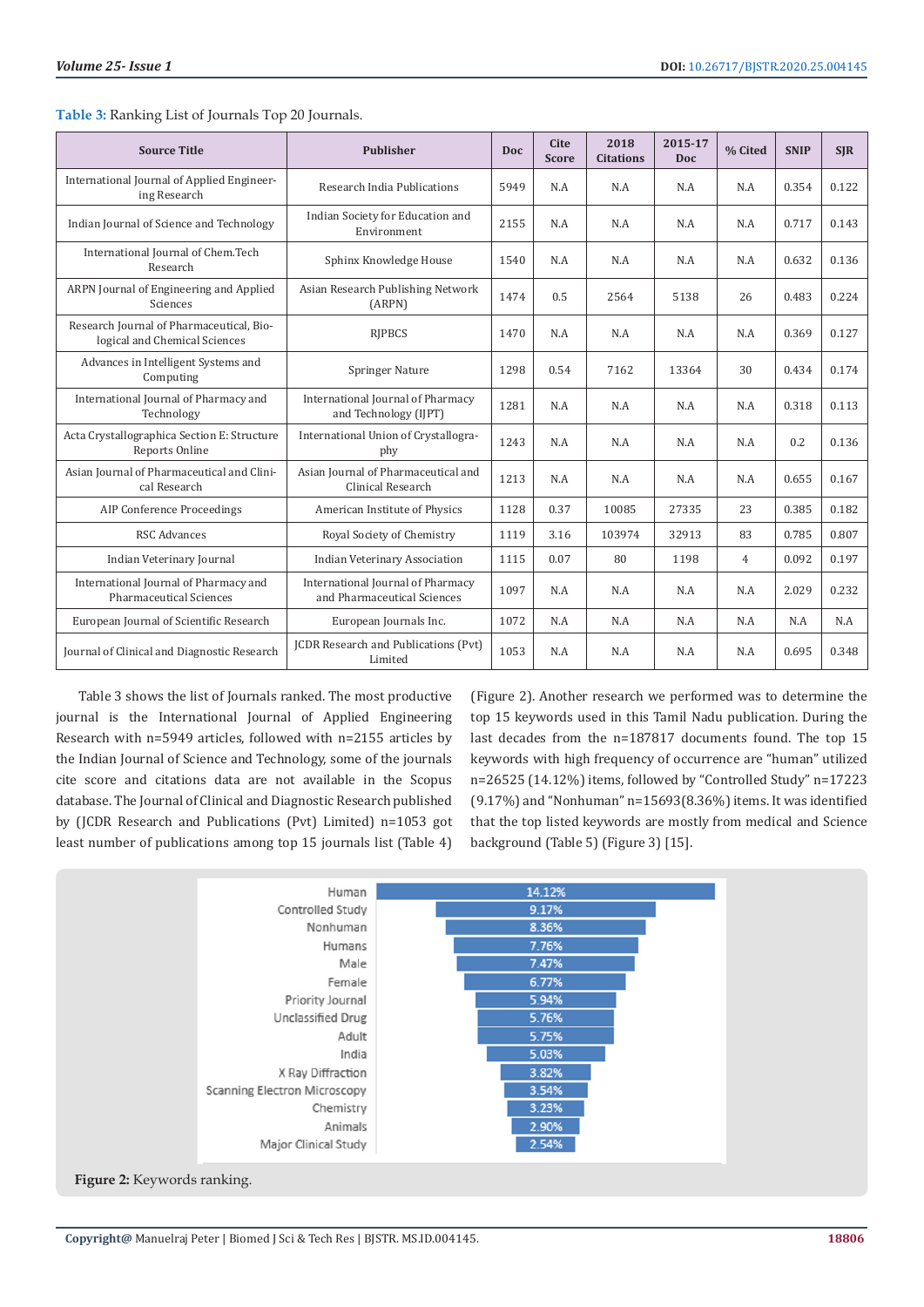| ■ Percent                                | ■ Count                              |                |
|------------------------------------------|--------------------------------------|----------------|
| SRM Institute of Science and Technology  | 2844                                 |                |
| PSG College of Technology                | 1.58<br>2967<br>1.67<br>3128         |                |
| SRM Institute of Science and             | 1.68<br>3162<br>1.73<br>3245         |                |
| Christian Medical College, Vellore       | 1.81<br>3405<br>2.51<br>4707<br>2.53 |                |
| National Institute of Technology,        | 4751<br>2.76<br>5178<br>-3.11        |                |
| SASTRA Deemed University                 | 5850<br>3.15<br>5914<br>3.3<br>6200  |                |
| Vellore Institute of Technology, Vellore | 8.27<br>8.39                         | 15527<br>15752 |
| Indian Institute of Technology Madras    | 8.77                                 | 16463          |

**Figure 3:** Highly productive institutes.

**Table 4:** Top 15 Keywords used in publications.

| SI.No | <b>Keyword</b>                         | <b>Document</b> | Out of 187817 |
|-------|----------------------------------------|-----------------|---------------|
| 1.    | Human                                  | 26525           | 14.12         |
| 2.    | Controlled Study                       | 17223           | 9.17          |
| 3.    | Nonhuman                               | 15693           | 8.36          |
| 4.    | Humans                                 | 14569           | 7.76          |
| 5.    | Male                                   | 14029           | 7.47          |
| 6.    | Female                                 | 12709           | 6.77          |
| 7.    | Priority Journal                       | 11165           | 5.94          |
| 8.    | <b>Unclassified Drug</b>               | 10813           | 5.76          |
| 9.    | Adult                                  | 10791           | 5.75          |
| 10.   | India                                  | 9449            | 5.03          |
| 11.   | X Ray Diffraction                      | 7171            | 3.82          |
| 12.   | <b>Scanning Electron</b><br>Microscopy | 6651            | 3.54          |
| 13.   | Chemistry                              | 6071            | 3.23          |
| 14.   | Animals                                | 5456            | 2.90          |
| 15.   | Major Clinical Study                   | 4773            | 2.54          |

**Table 5:** Highly Productive Institutes.

| Sl.No | <b>Institution</b>                                      | <b>Affiliation</b>      | <b>Count</b> | <b>Out of 187817</b> |
|-------|---------------------------------------------------------|-------------------------|--------------|----------------------|
| 1.    | Indian Institute<br>of Technology<br>Madras             | Autonomous<br>institute | 16463        | 8.77                 |
| 2.    | Anna University                                         | State university        | 15752        | 8.39                 |
| 3.    | Vellore Institute<br>of Technology,<br>Vellore          | Deemed<br>University    | 15527        | 8.27                 |
| 4.    | Sathyabama<br>Institute of<br>Science and<br>Technology | Deemed<br>University    | 6200         | 3.30                 |
| 5.    | SASTRA Deemed<br>University                             | Deemed<br>University    | 5914         | 3.15                 |
| 6.    | Bharathiar<br>University                                | State university        | 5850         | 3.11                 |

| 7 <sub>1</sub> | National Institute<br>of Technology,<br>Tiruchirappalli                      | Autonomous<br>institute                       | 5178 | 2.76 |
|----------------|------------------------------------------------------------------------------|-----------------------------------------------|------|------|
| 8.             | University of<br>Madras                                                      | State university                              | 4751 | 2.53 |
| 9.             | Christian Medical<br>College, Vellore                                        | private, minority<br>educational<br>institute | 4707 | 2.51 |
| 10.            | Bharathidasan<br>University                                                  | State university                              | 3405 | 1.81 |
| 11.            | <b>SRM</b> Institute<br>of Science and<br>Technology,<br>Ramapuram<br>Campus | Deemed<br>University                          | 3245 | 1.73 |
| 12.            | <b>Bharath Institute</b><br>of Higher<br>Education and<br>Research           | Deemed<br>University                          | 3162 | 1.68 |
| 13.            | PSG College of<br>Technology                                                 | Autonomous                                    | 3128 | 1.67 |
| 14.            | Madurai Kamaraj<br>University                                                | State university                              | 2967 | 1.58 |
| 15.            | <b>SRM</b> Institute<br>of Science and<br>Technology                         | Deemed<br>University                          | 2844 | 1.51 |

The fifteen highly productive Institutes get the highest publishing level in Tamil Nadu in Table 5, With n= 16463 (8.77%) papers, the Indian Institute of Technology Madras is in first place, followed by Anna University, in second position with n= 15752 (8.39%) documents, and Vellore Institute of Technology, Vellore in third position with n=15527 (8.27%). In positions four are the Sathyabama Institute of Science and Technology with n=6200 (3.30%), Finally SRM Institute of Science and Technology has n=2844 (1.51%). Increasing publications and ranking affiliations could be related to collaboration among authors. Most of the institutions are based on engineering and autonomous body (Table 6) (Figure 4). The number of publications was acquired from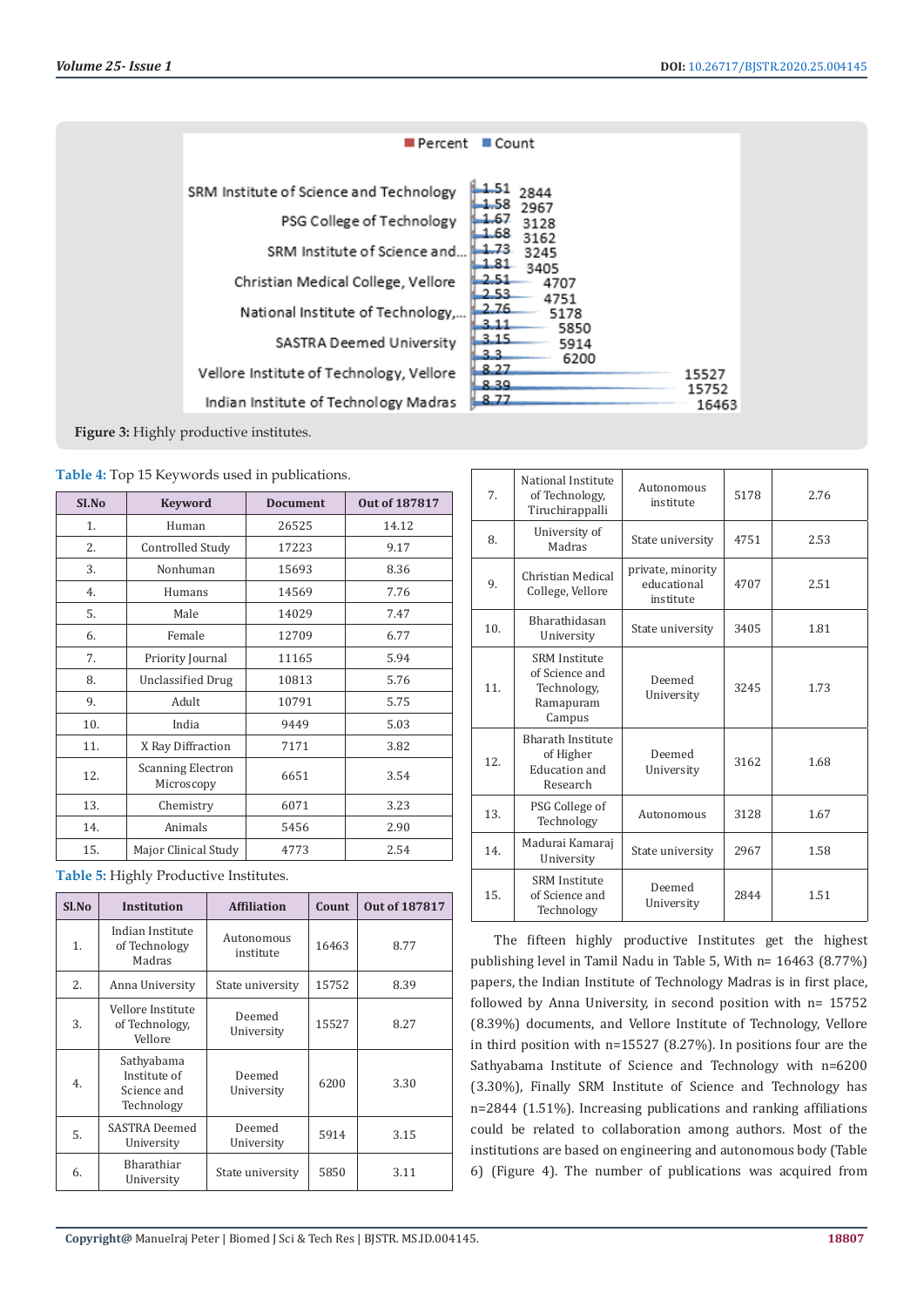the Scopus database by each thematic field. The major thematic areas are represented by the distribution (Table 6). This figure 4 shows that the area with the highest percentage of documents was Engineering n=60871 (32.41) followed by Computer Science n=38094 (20.28%), Materials Science n=28027 (14.92%) and

Medicine n=24914 (13.27%). Engineering and engineering related subject Categories are occupied one third of top 15 major subjects. This shows the need of improvement in the medical science research productivity (Table 7) (Figure 5) [16].

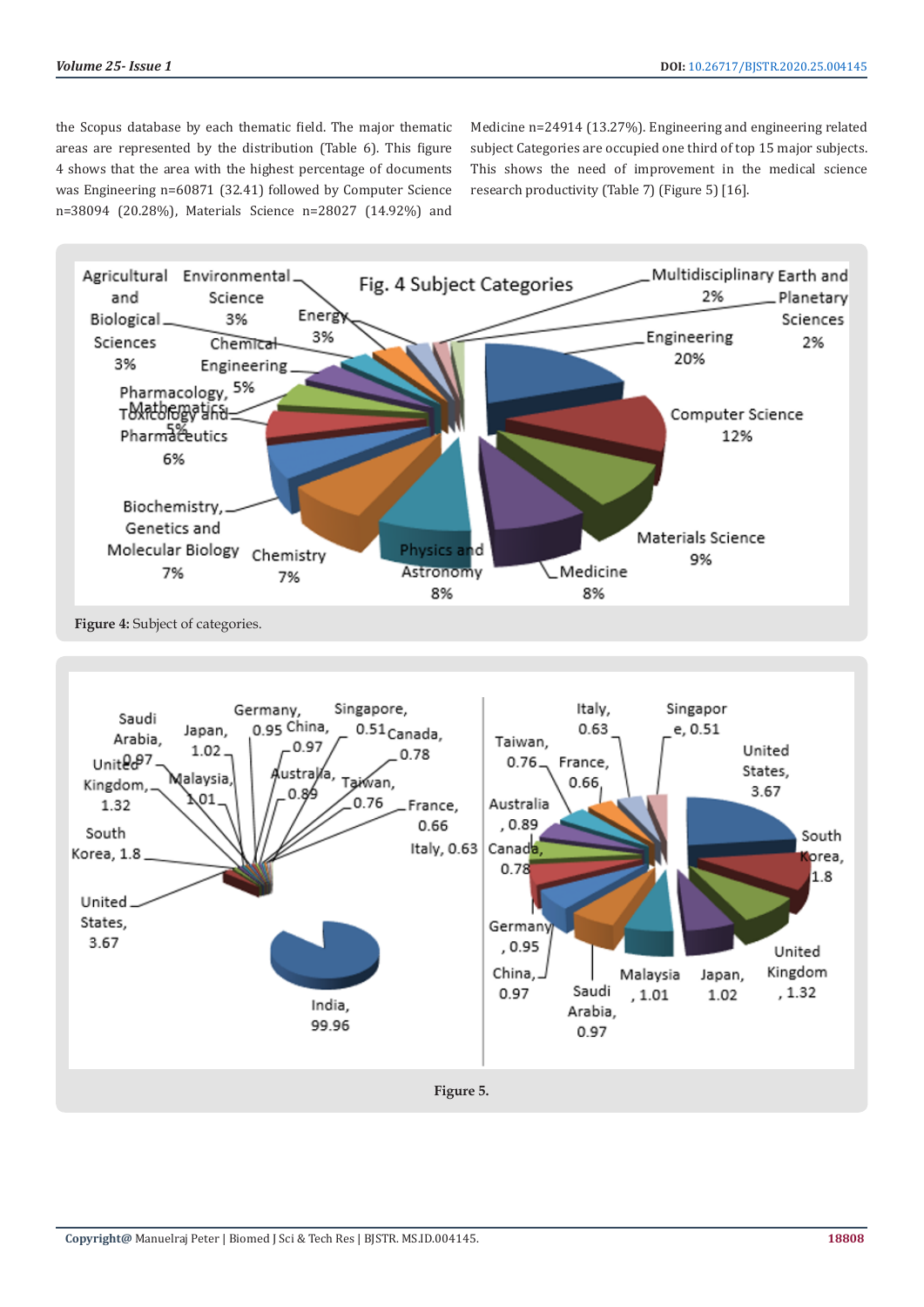|     | <b>Subject Categories</b>                       | Count | <b>Out of 187817</b> |
|-----|-------------------------------------------------|-------|----------------------|
| 1.  | Engineering                                     | 60871 | 32.41                |
| 2.  | Computer Science                                | 38094 | 20.28                |
| 3.  | Materials Science                               | 28027 | 14.92                |
| 4.  | Medicine                                        | 24914 | 13.27                |
| 5.  | Physics and Astronomy                           | 24469 | 13.03                |
| 6.  | Chemistry                                       | 23191 | 12.35                |
| 7.  | Biochemistry, Genetics and<br>Molecular Biology | 21084 | 11.23                |
| 8.  | Pharmacology, Toxicology and<br>Pharmaceutics   | 18155 | 9.67                 |
| 9.  | Mathematics                                     | 16163 | 8.61                 |
| 10. | Chemical Engineering                            | 14713 | 7.83                 |
| 11. | Agricultural and Biological Sciences            | 11010 | 5.86                 |
| 12. | <b>Environmental Science</b>                    | 10970 | 5.84                 |
| 13. | Energy                                          | 8481  | 4.52                 |
| 14. | Multidisciplinary                               | 5424  | 2.89                 |
| 15. | Earth and Planetary Sciences                    | 5121  | 2.73                 |

**Table 6:** Top 15 Subject Categories.

| $S1$ . No | Country              | Continent | Count  | Percent |
|-----------|----------------------|-----------|--------|---------|
| 1.        | India                | Asia      | 187723 | 99.96   |
| 2.        | <b>United States</b> | N.America | 6901   | 3.67    |
| 3.        | South Korea          | Asia      | 3378   | 1.80    |
| 4.        | United Kingdom       | Europe    | 2487   | 1.32    |
| 5.        | Japan                | Asia      | 1924   | 1.02    |
| 6.        | Malaysia             | Asia      | 1894   | 1.01    |
| 7.        | Saudi Arabia         | Asia      | 1829   | 0.97    |
| 8.        | China                | Asia      | 1816   | 0.97    |
| 9.        | Germany              | Europe    | 1775   | 0.95    |
| 10.       | Australia            | Oceania   | 1667   | 0.89    |
| 11.       | Canada               | N.America | 1465   | 0.78    |
| 12.       | Taiwan               | Asia      | 1430   | 0.76    |
| 13.       | France               | Europe    | 1238   | 0.66    |
| 14.       | Italy                | Europe    | 1182   | 0.63    |
| 15.       | Singapore            | Asia      | 958    | 0.51    |

**Table 7:** Geographical Distribution / Countries Collaborated.

Number of publications ranked the top 15 countries / territories, including the number and percentage of single country articles and internationally collaborative articles (Table 7) Eight Asian countries, two North American countries, four European countries, and one country in Oceania are ranked among the top 15 of the publications. In the top 15 competitive countries, there are still no African or South American countries. The seven major industrial nations (G7: Canada, France, Germany, Italy, Japan, the United Kingdom, and the United States) have placed the top fifteen in the world. In addition, G7 had high productivity in independent papers, which included all independent papers n=16972 (9.03%). United states have contributed n=6901(3.67%) articles and stood first rank in the ranking of Country Collaborated with India

followed by South Korea n=3378(1.80%) articles has received second highest position. However, United Kingdom contributed n=2487(1.32%) followed by Japan n=1924(1.02%) [17-20].

#### **Conspectus**

a) It is clear from the finding that n=26947(14.35%) maximum number of publications were published in the year 2018.

b) It indicates that Mr.Mohan, Viswanathan Krishna, working at the Madras Diabetes Research Foundation, Chennai, got the first rank with 440 publications and also highest citation score (n=35654).

c) It is cleared that the most productive journal is the International Journal of Applied Engineering Research with n=5949 articles.

It is clear from the study that the keyword "Human" n=26525(14.12%) is the most dominated keywords in this study.

e) It revealed that Indian Institute of Technology Madras has dominated the Top ranked Institute list by contributing n=16463(8.77%) articles alone.

f) It is clear from the study that the Subject Categories Engineering  $n=60871(32.41\%)$  is the is the most dominated Subject Categories in this study.

United states have contributed n=6901(3.67%) articles and stood first rank in the ranking of Country Collaborated with India.

## **Conclusion**

The study was conducted based on Scopus database during 2009-2018 of Tamil Nadu. Publication growth in Tamil Nadu is expanding rapidly in recent years. UGC is the major funding sponsor in Tamil Nadu publications and UGC funded publication count is increased year by year nevertheless after between 2015 to 2018 publication count is decreased it shows that lack of publication awareness among the researchers. The Scopus database covered only standard publications that is one of the reasons for it. Most of the top-ranking authors are working in the non-governmental organizations. Publication count has increased to force Nongovernmental organization authors to work under them. In recent years, the number of publication count is increased year by year.

#### **References**

- 1. [\(2019\) ENVIS Centre, M.OE.F., Govt. of India, ENVIS Centre.](http://tnenvis.nic.in/)
- 2. [\(2019\) Tamil Nadu, in wikipedia.](https://en.wikipedia.org/wiki/Tamil_Nadu)
- 3. [\(2019\) QS India University Ranking 2019.](https://www.topuniversities.com/university-rankings/rankings-by-location/india/2019)
- 4. [\(2019\) NIRF, National Institutional Ranking Framework, in India](https://www.nirfindia.org/2019/Ranking2019.html) [Ranking.](https://www.nirfindia.org/2019/Ranking2019.html)
- 5. [\(2019\) University of Madras, in Wikipedia.](https://en.wikipedia.org/wiki/University_of_Madras)